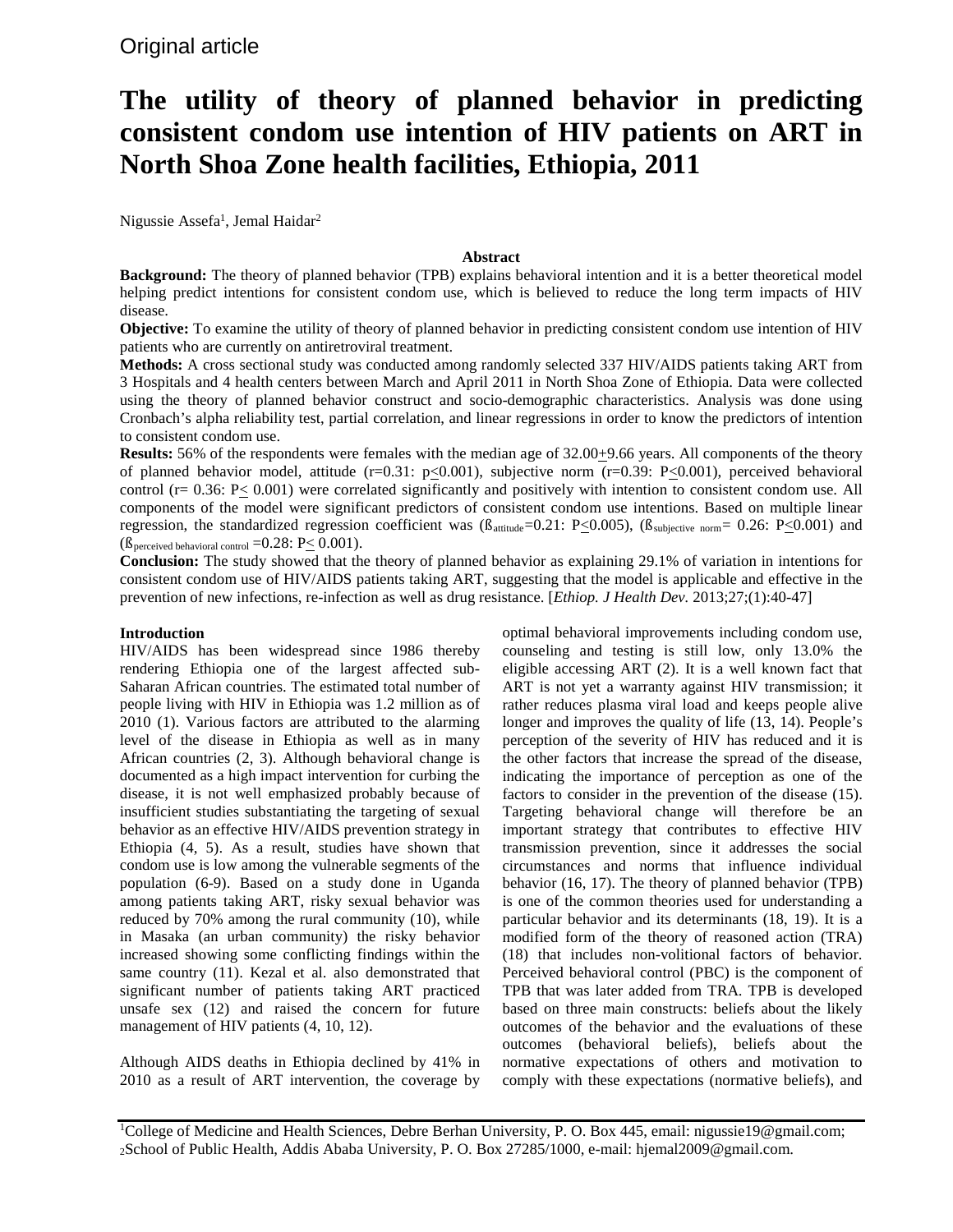beliefs about the presence of factors that may facilitate or impede performance of the behavior and the perceived power of these factors (control beliefs). In their respective aggregates: behavioral beliefs produce attitude, normative beliefs develop subjective norms, and control beliefs give perceived behavioral control. When combined, attitude towards behavior, subjective norm, and perception of behavioral control, give behavioral intention (18). Behavioral intention is the proximal determinant of behaviors and it is one's readiness and willingness to perform a certain behavior (20). According to some longitudinal studies done in Ethiopia at different times, TPB explained 36.0% of the variance in intention to use condoms (21) and 29.0% of variance in intention to use contraceptives among adolescents (22), while a meta-analytic study in the UK showed a little higher (39%) intention (23) than the aforementioned Ethiopian studies. In other studies, the theory reported 46.1% of nurses' intentions as being explained by subjective norms (24-25), making subjective norms as better predictors of intention than attitudes. On the other hand, other studies have demonstrated attitude as being the most significant predictor for intention in HIV/AIDS health promotion programs (26). Still in another study, even though attitude, subjective norm and perceived behavioral control explained 62.0% of the variance in intentions, attitude was found to be the strongest predictor (27). These suggest that variations exist in the TPB in terms of explaining the intention for a certain behavior.

According to a study in Harari Region, all the components of TPB were correlated significantly with behavioral intention to use VCT among teachers (28). In another study in Addis Ababa, TPB explained 9.2% and 16.4% of the variance in intention to undergo HIV testing among antenatal attendees from public and private health care facilities respectively (29), while another UK study documented that the theory is a useful tool in predicting intentions to use condoms (30). Nonetheless, there is scarcity of such theory-based studies in Ethiopia that can contribute towards better HIV intervention programs. For underlining the need for HIV prevention intervention programs, it will be helpful to look at the factors that influence consistent condom use by HIV patients so as to prevent new infections and re-infections as well as evaluate the applicability of TPB for condom use intentions on HIV patients who are on antiretroviral treatment. The objective of this study was, therefore, to examine the applicability of the TPB in predicting intentions for consistent condom use among HIV/AIDS patients taking ART.

# **Methods**

*Design***:** A cross-sectional study was conducted in North Shoa Zone during the period of March to April 2011. The Zone has three hospitals and twenty three health centers providing ART services. All the three hospitals and four health centers were purposively (those that had large client flows) selected and included in the study. The total number of ART attendees at the time of the study was 2096 in the selected facilities.

## *Sample Size***:**

The required sample size was determined based on the assumption of prevalence of 63.1 % (31) with a precision of 5%, a confidence level of 95%, and a non-response rate of 10%. Based on this, the sample size was determined to be 337 patients with regular follow up. To select the sampled patients, the number was allocated proportionately to the study facilities and every sixth patient was selected by systematic random sampling during visits to ART clinics until the required sample size was reached.

#### *Study Tools***:**

A questionnaire was developed based on the literature review and using the constructs of the theory of planned behavior. The questionnaire included information on socio-demographic (age, sex, education, ethnicity, marital status, occupation, income, religion) as well as different behavioral (such as consistent condom use intention, attitude, subjective norm, and perceived behavioral control) factors of the respondents.

Attitude was assessed through belief about consistent use of condom and evaluation of consistent condom use. Subjective norm was determined through normative belief towards consistent condom use and motivation for compliance with consistent condom use, while perceived behavioral control information was assessed through belief in control of consistent condom use and power of control of consistent condom use. A five-point Likert scale (ranging from strongly agree to strongly disagree) was used for measuring each variable of the theory of planned behavior model.

*Intention to use condoms*: Respondents' plan to use condoms in the near future during sexual interaction was measured through three questionnaire items. Responses to each of the three questionnaire items ranged from 1=not likely at all to 5=very likely, resulting in summation scores for intention that range from three to fifteen.

*Belief about the use of condoms***:** The extent to which an individual thinks that s/he is using condoms consistently was measured through four questionnaire items. Responses to each of these items ranged from  $1=$  strongly disagree to 5=strongly agree, resulting in summation scores of that range between four and 20.

*Evaluation of condom use belief***:** Individuals' evaluation of the salient consequences of using condoms consistently in the near future was measured through four *Ethiop. J. Health Dev.* 2013;27(1)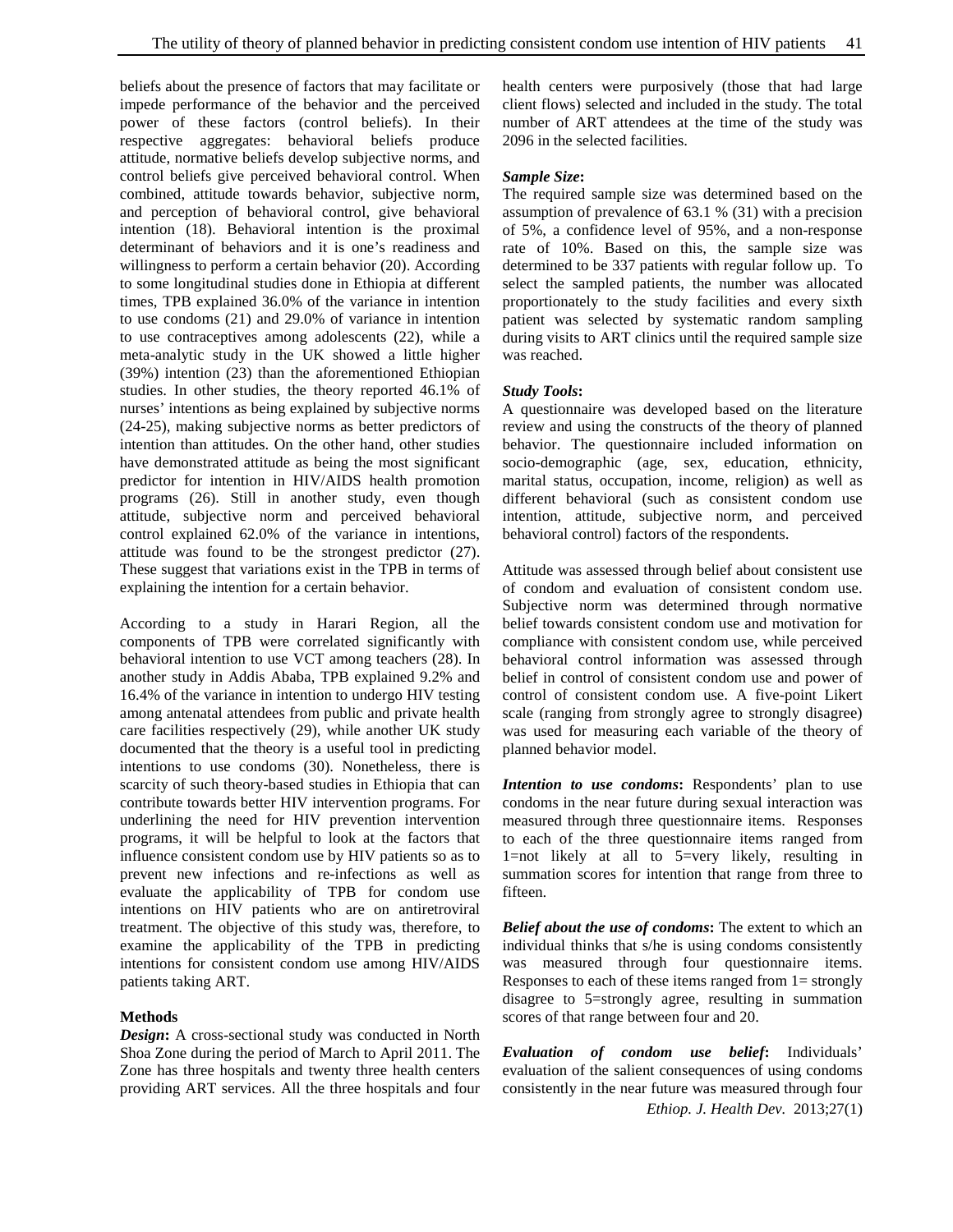questionnaire items. Responses to each of these items ranged from 1=extremely undesirable to 5=extremely desirable, resulting in summation scores that range between four and 20.

*Attitude towards the use of condoms***:** An individual's predisposition to respond in favorable or otherwise was constructed from items of behavioral belief and evaluation of belief. Attitude score was, therefore, derived by multiplying each of the items in belief about use of condoms with the corresponding items in evaluation of condom use.

*Normative belief towards condom use***:** The perception held by an individual whether significant others think that s/he should use condoms consistently was constructed through five questionnaire items. Responses to each of these items ranged from 1=strongly disagree to 5=strongly agree, resulting in summation scores that range from five to 25.

*Motivation to comply with normative beliefs***:**  Individual's motivation to comply with referents' wishes about using condom was measured through five questionnaire items. Responses to each of these items ranged from 1=strongly disagree to 5=strongly agree, resulting in summation scores that range from five to 25.

*Subjective norm of condom use***:** Individual's perception that significant others think her/him to use condoms as a normative action was constructed from items of normative belief and motivation to comply. Subjective norm score was, therefore, derived by multiplying each of the items in normative belief with the corresponding items in motivation to comply.

*Belief in control of use of condoms***:** Ones belief about the presence of factors that might hinder or facilitate the use of condoms was measured through four questionnaire items. Responses to each of these items ranged from 1= very unlikely to 5=very likely, resulting in summation scores that range from four to 20.

*Power of control of condom use belief***:** Perceived ability of individuals to control the factors that might hinder the use of condom consistently was measured through four questionnaire items. The responses to each of these items ranged from 1=completely uncertain to 5=completely certain, resulting in summation scores that range from four to 20.

*Perceived control of the use of condoms (perceived behavioral control)***: T**he perceived easiness or difficulty associated with the use of condoms was constructed by multiplying each items in belief in control of use of condoms with the power of control of condom use belief. *Ethical Considerations*:

The study was ethically cleared from the Institutional Review Board of the College of Health Sciences, Addis Ababa University. Clearance was also obtained at each health facility. Written informed consent was obtained from the study participants after the nature of the study was explained to them in their native language. The right of the participants to withdraw at anytime during the study was respected. All the interviews were conducted in private rooms to maintain confidentiality.

# *Data Collection Procedures***:**

Various socio-demographic and other important variables of the model were **c**ollected by seven experienced clinical nurses within the selected health facilities that also serve as HIV/AIDS counselors. All the data collectors were trained for two days on the detail procedures of the tasks before the data collection. The data collection process was supervised throughout the study period by the principal investigator to maintain the data quality.

The collected data were initially manually cleaned and later computerized using EPI Info Version 3.5.1 software and then transferred to SPSS Version 16 software for data analysis. Partial correlation was used to assess the applicability of the TPB model; as well as linear regression analysis between the outcome variable (intention for consistent condom use) and the various predictor variables (socio-demographic factors, attitude, subjective norm and perceived behavioral control). Cronbach's alpha was used to measure the internal consistency of the items used before constructing a scale.

# **Results**

All of the eligible study participants enrolled were interviewed and responded to the entire questionnaire with non-response for few items of sensitive nature.

Table 1 shows the socio-demographic characteristics of the respondents. More than half (56.2%) of them were females with a median age of 32+9.66 years and about half (46%) were in the age group of 25-34 years. About three-fourth (77.1%) were Christians and the majority (83.20%) were of Amhara ethnicity. Most (43.9%) of them were married and slightly over one-third (35.1%) were unable to read and write. The average monthly income for about one-third (31.2%) of the respondents was less than Eth birr 500.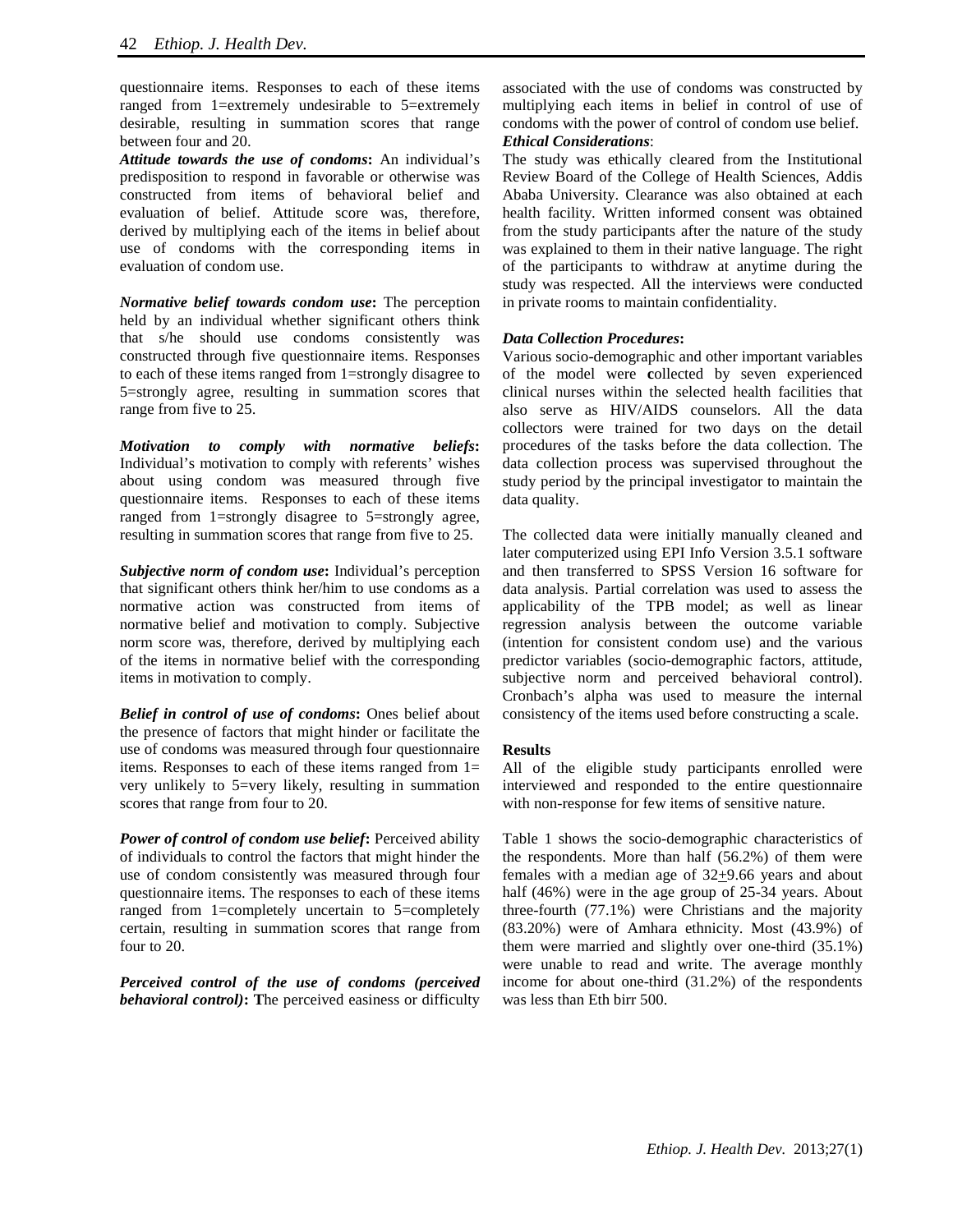| gondor in North Onod Lono noditir raomtrooj Lor III<br><b>Variables</b> | <b>Male</b>    | <b>Total</b>             |                |  |
|-------------------------------------------------------------------------|----------------|--------------------------|----------------|--|
|                                                                         | Percentage (%) | Female<br>Percentage (%) | Percentage (%) |  |
| Age category (years)                                                    |                |                          |                |  |
| 18-24                                                                   | 5.4            | 16.4                     | 11.6           |  |
| 25-34                                                                   | 40.1           | 50.8                     | 46.1           |  |
| 35-44                                                                   | 30.6           | 18.0                     | 23.5           |  |
| >45                                                                     | 23.8           | 14.8                     | 18.8           |  |
| <b>Religion</b>                                                         |                |                          |                |  |
| Christian                                                               | 79.6           | 75.1                     | 77.1           |  |
| Muslim                                                                  | 20.4           | 24.9                     | 22.9           |  |
| <b>Ethnicity</b>                                                        |                |                          |                |  |
| Amhara                                                                  | 81.6           | 84.5                     | 83.2           |  |
| Oromo                                                                   | 9.5            | 5.9                      | 7.5            |  |
| Others                                                                  | 8.9            | 9.6                      | 9.3            |  |
| <b>Current marital status</b>                                           |                |                          |                |  |
| Single                                                                  | 25.9           | 25.0                     | 25.4           |  |
| Married                                                                 | 51.7           | 37.8                     | 43.9           |  |
| Divorce                                                                 | 8.2            | 17.6                     | 13.4           |  |
| Widowed                                                                 | 14.3           | 19.7                     | 17.3           |  |
| <b>Educational status</b>                                               |                |                          |                |  |
| Unable to write and read                                                | 27.6           | 77.0                     | 35.1           |  |
| Write and read                                                          | 21.4           | 15.4                     | 18.0           |  |
| < 6                                                                     | 14.5           | 14.9                     | 14.7           |  |
| $7 - 12$                                                                | 26.9           | 23.4                     | 24.9           |  |
| >12                                                                     | 9.7            | 5.3                      | 7.2            |  |
| Average monthly income                                                  |                |                          |                |  |
| Have no own income                                                      | 6.4            | 17.0                     | 12.2           |  |
| Don't know                                                              | 27.9           | 29.2                     | 28.6           |  |
| $= 500$ birr                                                            | 27.9           | 33.9                     | 31.2           |  |
| 501 - 999 birr                                                          | 25.0           | 17.0                     | 20.6           |  |
| $>= 1000$ birr                                                          | 12.9           | 2.9                      | 7.4            |  |
| <b>Current occupation</b>                                               |                |                          |                |  |
| Government employee                                                     | 17.8           | 5.8                      | 11.0           |  |
| Private employee                                                        | 30.1           | 19.6                     | 24.2           |  |
| Housewife                                                               | 0.0            | 21.7                     | 12.2           |  |
| Daily laborer                                                           | 15.1           | 16.4                     | 15.8           |  |
| Merchant                                                                | 8.9            | 15.3                     | 12.5           |  |
| Farmer                                                                  | 19.2           | 8.5                      | 13.1           |  |
| Other                                                                   | 8.9            | 12.7                     | 21.6           |  |

Table 1: **Socio demographic characteristics of HIV/AIDS patients who are on ART by gender in North Shoa Zone health facilities, 2011.** 

Table 2 shows the descriptive statistics for the TPB constructs. Almost two-third (66.7%) of the respondents' behavioral beliefs were favorable and 61.7% of the outcome evaluations were desirable towards intention to use condom. Over half (55.7%) perceived positively what significant others think and more than half (57.5%) had good motivation to comply. Nearly half (47.8%) of them had beliefs about the presence of factors that facilitate the use of condoms, and about half (53.0%) were able to control the hindering factors against condom use intention while over half (55.8%) showed good intention and 54.2% had good attitude towards consistent condom use. Regarding the social pressure, 53.4% of them were giving high value to what significant others say to have a favorable intention to use condoms while 60.2% of them perceived ease for intention to consistent condom use.

The partial correlation coefficients between attitude, subjective norm, perceived behavioral control, intention to consistent condom use, educational status, average monthly income, and history of condom use are displayed in Table 3. Each of the constructs was significantly and positively correlated with intention to consistent condom use, which was the dependent variable. Among the constructs, subjective norm was with highest Pearson's correlation ( $r = 0.41$ ,  $p < 0.001$ ) followed by perceived behavioral control  $(r=0.38)$ ,  $p<0.001$  and attitude (r= 0.33,  $p<0.001$ ). These positive Pearson's correlations among the variables show that whenever there is an increase in TPB constructs, there is increase in the behavioral intentions to use condom consistently. The Cronbach's alphas of attitude, subjective norm, perceived behavioral control, and consistent condom use intention were 0.62, 0.74, 0.76, and 0.98, respectively.

*Ethiop. J. Health Dev.* 2013;27(1)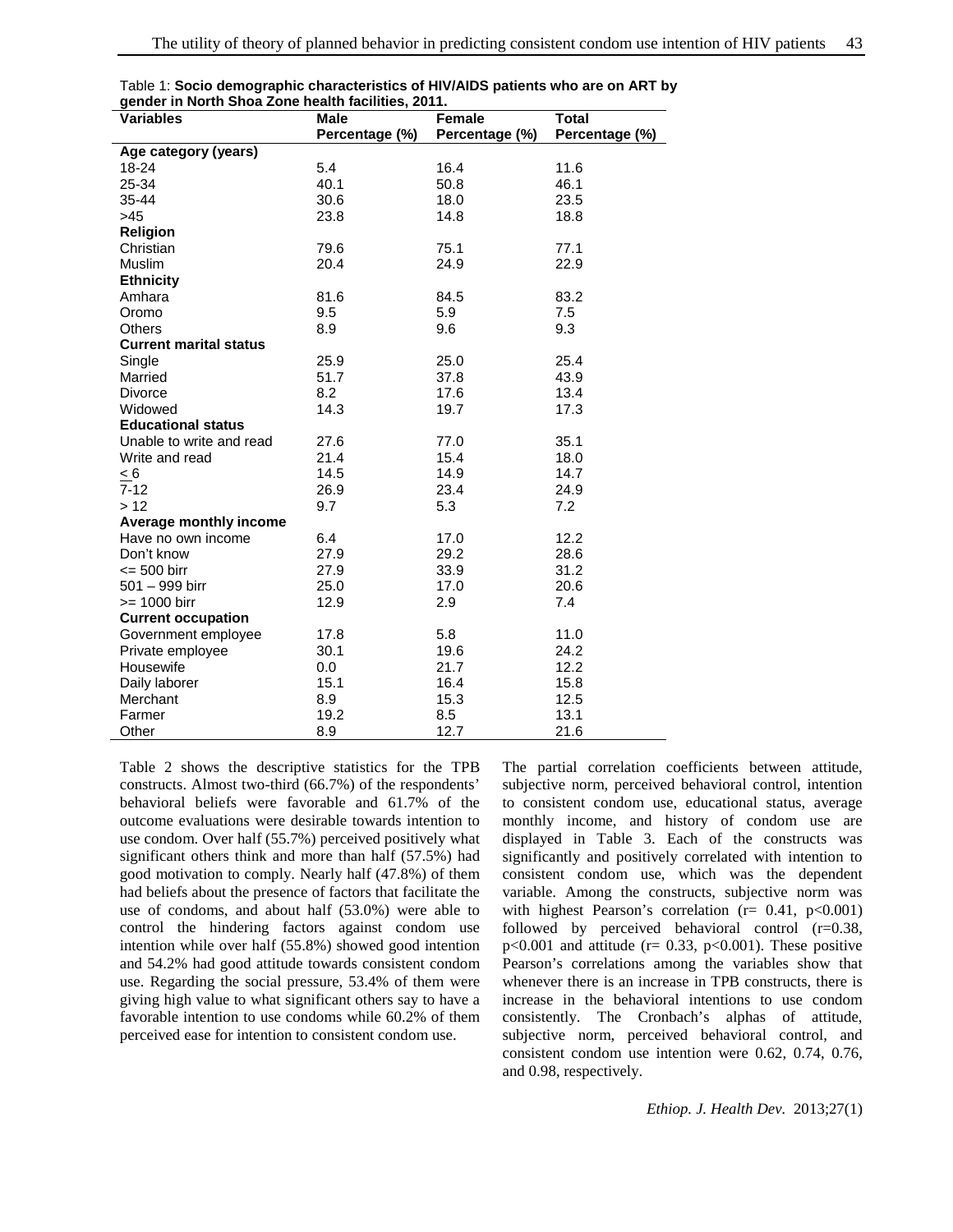| North Shoa Zone health facilities, 2011. |                 |             |           |              |            |  |  |
|------------------------------------------|-----------------|-------------|-----------|--------------|------------|--|--|
| <b>Variables</b>                         | Frequency       | <b>Mean</b> | <b>SD</b> | <b>Min</b>   | <b>Max</b> |  |  |
|                                          | (in percentage) |             |           |              |            |  |  |
| <b>Behavioral Belief</b>                 |                 |             |           |              |            |  |  |
| Favorable                                | 66.7%           | 4.25        | 0.58      | 1.75         | 5          |  |  |
| Unfavorable                              | 33.3%           |             |           |              |            |  |  |
| <b>Outcome evaluation</b>                |                 |             |           |              |            |  |  |
| Desirable                                | 61.7%           | 4.38        | 0.86      | 1            | 5          |  |  |
| Undesirable                              | 38.3%           |             |           |              |            |  |  |
| <b>Normative belief</b>                  |                 |             |           |              |            |  |  |
| Perceived positively                     | 55.7%           | 3.71        | 0.85      | $\mathbf{1}$ | 5          |  |  |
| Perceived negatively                     | 44.3%           |             |           |              |            |  |  |
| <b>Motivation to comply</b>              |                 |             |           |              |            |  |  |
| Good                                     | 57.5%           | 3.70        | 0.89      | 1            | 5          |  |  |
| <b>Bad</b>                               | 42.5            |             |           |              |            |  |  |
| <b>Control belief strength</b>           |                 |             |           |              |            |  |  |
| Facilitating                             | 47.8%           | 3.78        | 0.74      | $\mathbf{1}$ | 5          |  |  |
| Hindering                                | 52.2%           |             |           |              |            |  |  |
| <b>Control belief power</b>              |                 |             |           |              |            |  |  |
| Above the mean                           | 53.0%           | 3.74        | 1.04      | 1            | 5          |  |  |
| Below the mean                           | 47.0%           |             |           |              |            |  |  |
| Intention to consistent condom use       |                 |             |           |              |            |  |  |
| Good                                     | 55.8%           | 3.78        | 1.23      | 1            | 5          |  |  |
| Bad                                      | 44.2%           |             |           |              |            |  |  |
|                                          |                 |             |           |              |            |  |  |
| <b>Attitude</b><br>Good                  | 54.2%           | 74.62       | 17.59     | 17           | 100        |  |  |
| <b>Bad</b>                               | 45.8%           |             |           |              |            |  |  |
|                                          |                 |             |           |              |            |  |  |
| Subjective norm                          |                 |             |           |              |            |  |  |
| High value<br>social<br>to               | 53.4%           | 74.36       | 28.19     | 9            | 125        |  |  |
| pressure<br>value<br>social<br>Low<br>to | 46.6%           |             |           |              |            |  |  |
| pressure                                 |                 |             |           |              |            |  |  |
|                                          |                 |             |           |              |            |  |  |
| <b>Perceived behavioral control</b>      |                 |             |           |              |            |  |  |
| Perceived easy                           | 60.2%           | 60.12       | 22.66     | 8            | 100        |  |  |
| Perceived difficulty                     | 39.8%           |             |           |              |            |  |  |

| Table 2: Descriptive statistics of TPB constructs of ART patients taking ART in |  |
|---------------------------------------------------------------------------------|--|
| North Shoa Zone health facilities, 2011.                                        |  |

Table 3: **Partial correlation of HIV patients taking ART with TPB constructs and some other important variables in North Shoa Zone health facilities, 2011.** 

| <u>Uther important variables in North Shoa Zone health latinues, Zu F. I</u> |           |           |           |          |       |      |  |
|------------------------------------------------------------------------------|-----------|-----------|-----------|----------|-------|------|--|
| Variable                                                                     |           | 2         | 3         | 4        | 5     | 6    |  |
| 1. Attitude                                                                  | 0.62      |           |           |          |       |      |  |
| 2. Subjective norm                                                           | $0.312**$ | 0.74      |           |          |       |      |  |
| 3. PBC                                                                       | $0.194*$  | $0.309**$ | 0.76      |          |       |      |  |
| 4. Average Income A                                                          | $-0.023$  | 0.000     | $-0.091$  |          |       |      |  |
| 5. Condom use <sup>B</sup>                                                   | 0.029     | $-0.073$  | $-0.059$  | $-0.077$ | ۰     |      |  |
| 6. Intention <sup>1</sup>                                                    | $0.309**$ | $0.394**$ | $0.356**$ | $-0.025$ | 0.045 | 0.98 |  |
| Mean                                                                         | 74.62     | 74.36     | 60.12     |          |       | 3.78 |  |
| SD.                                                                          | 17.59     | 28.19     | 22.66     |          |       | 1.23 |  |

PBC= Perceived behavioral control; A= Average monthly income; B= Condom use history before tested HIV; SD= Standard Deviation; Significant at \*\*p  $\leq$  0.001, \*p $\leq$ 0.05, controlled for age, educational status, sex and marital status; I= Intention to consistent condom use;

Cronbach's alpha is written diagonally for each theory of planned behavior constructs.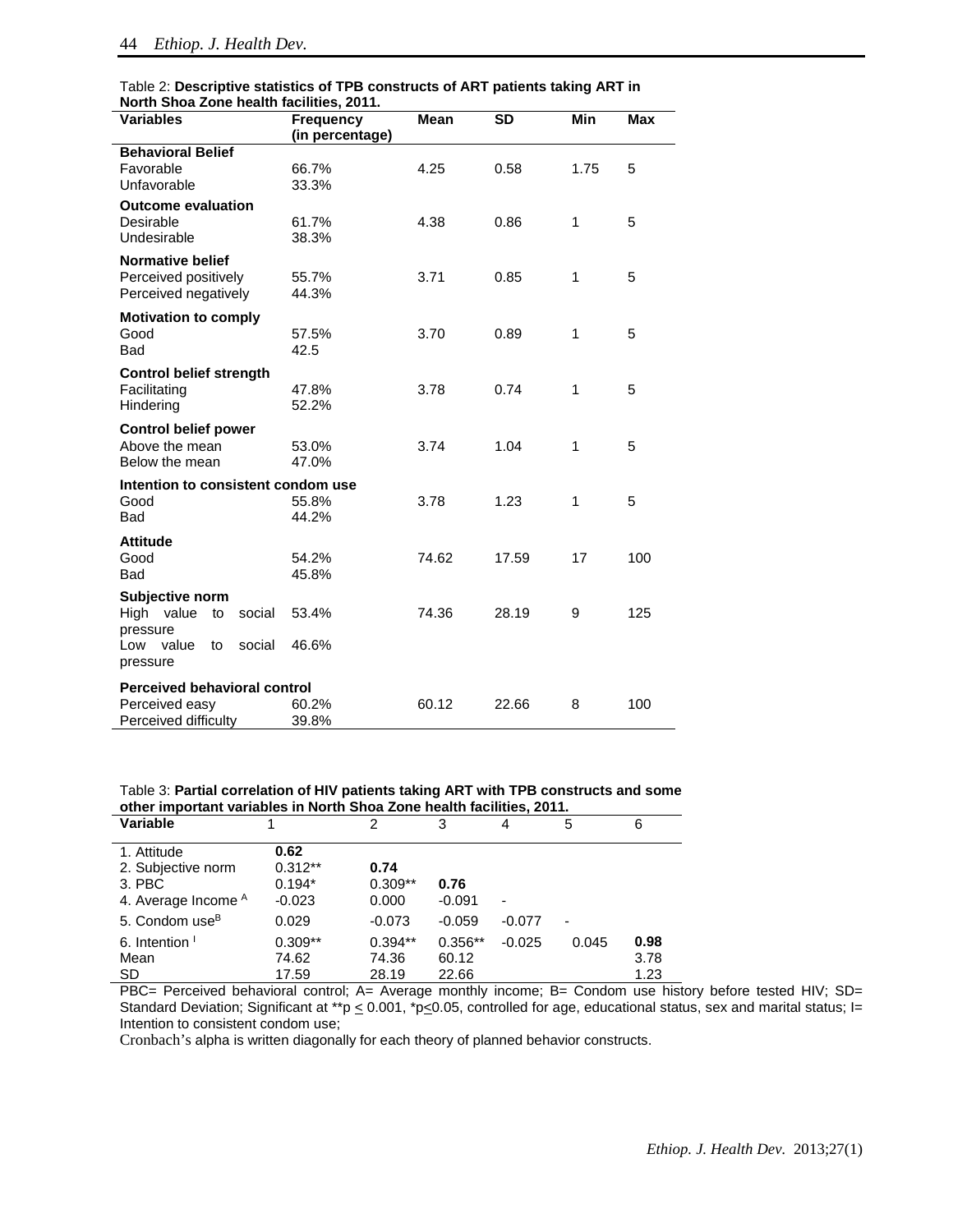Table 4 shows the results of the linear regression analysis between the outcome variable (intention to consistent condom use) and with various predictor variables (sociodemographic variables, attitude, subjective norm and perceived behavioral control). In the linear regression (LR) analysis, primarily all the socio-demographic variables were entered and the LR explained 5.6% of the variance in intention to use condoms consistently. Subsequently each construct of the theory were entered independently to see the individual effect of the variables. When LR was performed for each of the constructs one by one, the largest proportion of intention

for consistent condom use was explained by subjective norm (19.0%) followed by perceived behavioral control (14.6%) and attitude (8.6%). Nevertheless, when the constructs were analyzed in combination to determine their contribution towards intention for consistent condom use, attitude and subjective norm explained 23.6% of the variance. When perceived behavioral control is added with attitude and subjective norm, there was additional 3.9% variance in the intention and the model explained 29.1% of the variance in consistent condom use.

Table 4: **Linear regression analysis of socio-demographic variables and TPB constructs of HIV patients who are on ART with intention to use condom in North Shoa Zone health facilities, 2011.**

| Variable           | R     | $R^2$ | Adi. $R^2$ | $R^2$ Change | <b>F-Change</b> | p-    | <b>Standard beta coefficient</b> |                 |          |
|--------------------|-------|-------|------------|--------------|-----------------|-------|----------------------------------|-----------------|----------|
| <b>Entered</b>     |       |       |            |              |                 | value | βA                               | B <sub>SN</sub> | Врвс     |
| Demog <sup>D</sup> | 0.242 | 0.059 | 0.56       | 0.059        | 19.119          | 0.001 |                                  |                 |          |
| At.                | 0.297 | 0.086 | 0.86       | 0.088        | 32.331          | 0.001 | $0.297*$                         |                 |          |
| SΝ                 | 0.442 | 0.190 | 0.910      | 0.195        | 42.177          | 0.001 |                                  | $0.442*$        |          |
| <b>PBC</b>         | 0.386 | 0.146 | 0.145      | 0.149        | 56.903          | 0.001 |                                  |                 | $0.386*$ |
| $At. + SN$         | 0.494 | 0.236 | 0.236      | 0.051        | 11.663          | 0.001 | $0.239*$                         | $0.362*$        |          |
| At.+SN+PBC         | 0.551 | 0.291 | 0.291      | 0.039        | 9.1117          | 0.003 | $0.209**$                        | $0.261*$        | $0.284*$ |

\*p-value significant at < 0.001, \*\* P-value significant at < 0.005; Demog=Demography; At= attitude; SN=Subjective norm; PBC= perceived behavioral control; D= socio demographic variable including sex, age, educational status, average monthly income, religion, marital status.

Based on the standardized beta coefficient in the last multiple regression model, the strongest predictor of intention for consistent condom use was perceived behavioral control  $(\beta=0.284, P<0.001)$  followed by subjective norm  $(\beta=0.261, p<0.001)$  and attitude ( $\beta$ =0.209, p<0.005). But in the simple linear regression, the strongest predictor was subjective norm  $(\beta=0.442)$ , p<0.001) followed by perceived behavioral control ( $\beta$ =0.386, p<0.001) and attitude ( $\beta$ =0.297, p<0.001).

# **Discussion**

The present study attempted to show the utility of the theory of planned behavior (TBP) for predicting the intention for consistent condom use among HIV patients currently taking ART. The theory helps to explain determinants for a certain behavior to be enacted or avoided by an individual. In addition, the theory explains that intention to perform a desired behavior is a function of attitudes toward engaging in that behavior, perceived normative pressure to perform the behavior and perceived behavioral control.

The present study revealed that more than half of the respondents in each construct were having desirable beliefs or were in control of their beliefs in terms of the intention for consistent condom use. The fact that the TPB explained more than a quarter of the intention for condom use in the present study also concurs with the results of other studies such as the one conducted by Fekadu (TPB explained 39% variation in the intention for

use of contraceptive) (22), the UK meta-analysis study (TPB explained 39% variation in the intention for condom use) (23) and by that of Ronald et al. (where the theory explained about two-thirds of the variance in intention for physical activities) (27). A slightly lower result was also reported by Molla et al. among Ethiopian female adolescents in terms of intention for contraceptives use (21).

Each of the model constructs was positively correlated with the intention for consistent condom use in the present study, and this is consistent with the results of another study done to predict intention to use VCT services (28). Subjective norm was the first strong positively correlated variable  $(r= 0.394; p= <0.001)$ followed by perceived behavioral control (r= 0.356:  $p = 0.001$  and attitude (r= 0.309:  $p = 0.001$ ). This suggests that each variable explained the variation in intention for consistent condom use, and the observed findings can help in terms of identifying the variables of focus in intervention programs designed to bring about the desired outcome.

The largest variance of intention for consistent condom use in the present study was explained by subjective norms (19.0%), and this is in conformity with the findings documented by Molla et al. (21). The present findings also show that social pressure from significant others and self control are the most important drivers for intention for consistent condom use. Although attitude (8.6%) had less contribution in the intention for

*Ethiop. J. Health Dev.* 2013;27(1)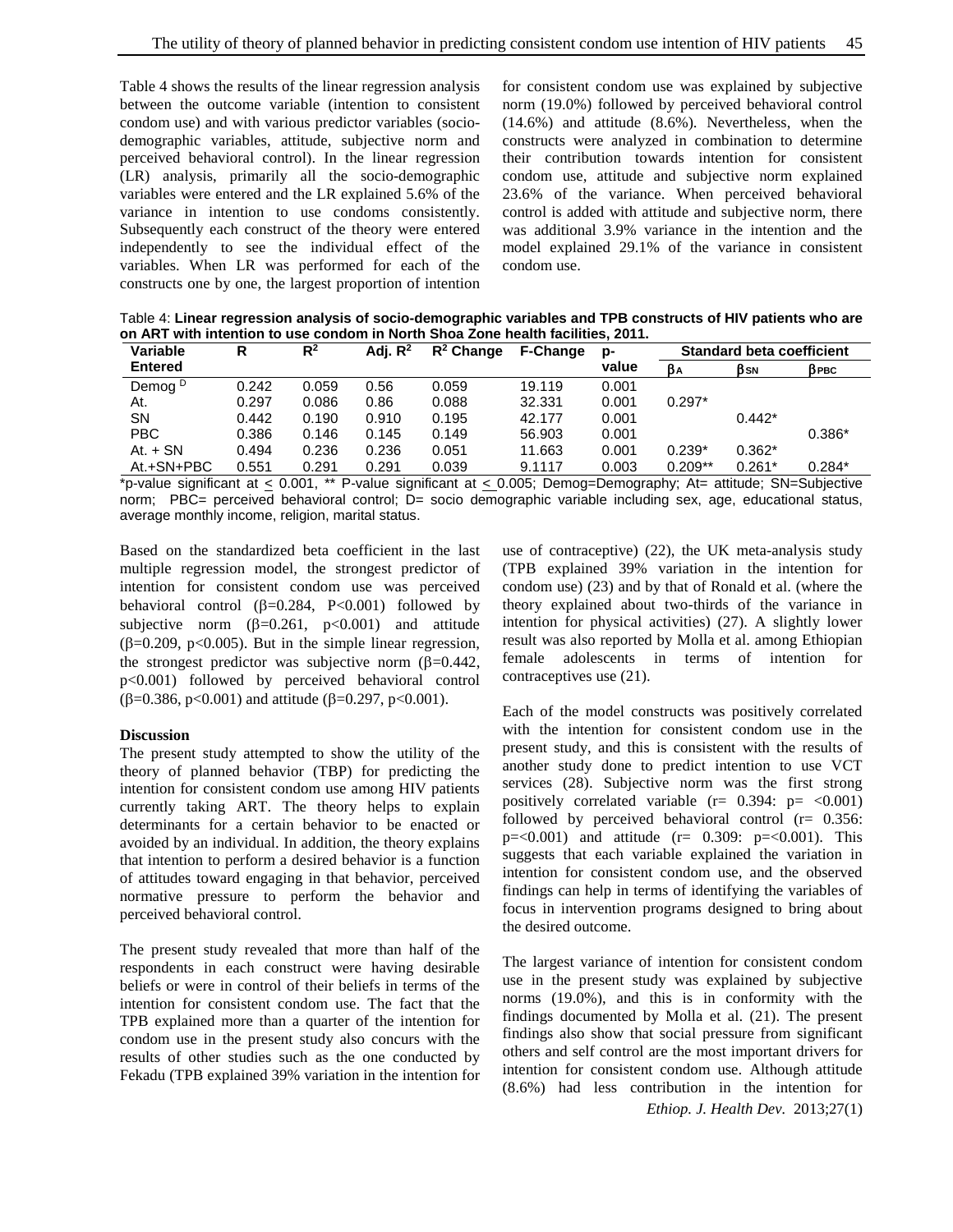consistent condom use compared with other constructs of this study, it still has significant contribution that deserves consideration during counseling and other intervention programs.

Attitude and subjective norm explained 23.6% of the variance in the intention for condom use which is less than the findings of the study done on documentation behavior of nurses (24) probably because of the low contribution of attitude observed in the present study.

The other area of focus in the present was looking at standard beta coefficient of the TPB constructs and socio-demographic characteristics. The strongest positive predictor of intention to use condom based on simple linear regression was subjective norm about condom use and this finding concurs with those of previous studies on attitude (25) where the second most important positive predictor was perceived behavioral control. Furthermore, according to a study conducted in South Africa, attitude was found to be the most significant predictor, followed by perceived behavioral control, for intention for condom use (26).When we see the multiple linear regression of the constructs in the present study, the most strong predictor of intention to use condom was perceived behavioral control ( $\beta$ =0.284; p <= 0.001). This finding suggests that interventions to improve intention for consistent condom use should also target on improving the beliefs of relevant others and that the total set of accessible control belief on condom use are more useful than planning to attempt only changing behavioral beliefs and attitudes towards condoms use.

In conclusion, even though the present study has limitations that include the absence of qualitative component that could have uncovered more information on sensitive issues, the findings have shown that the TPB fairly explains the process of intention for consistent condom use among HIV patients who are on ART. Each of the TPB constructs was positively associated with the intention for consistent condom use and perceived behavioral control was found to be the main predictor for the outcome variable, followed by subjective norms. Therefore, the model is helpful and can be recommended for application in programs designed to prevent new infections as well as re-infections and drug resistance through directing HIV/AIDS counseling and education to be focused on social norms and perceived behavioral control. In addition, further studies are required to link the actual behavior of consistent condom use with intention and to look for their correlations with impacts in the prevention and control of the disease.

## **Acknowledgments**

The authors would like to express their sincere thanks to the School of Public Health, Addis Ababa University and the communities that participated in the study for their unreserved cooperation.

## **References**

- 1. Central Statistical Agency of Ethiopia and ICF International. Ethiopia Demographic and Health Survey 2011; Addis Ababa, Ethiopia and Calverton, Maryland, USA: Central Statistical Agency and ICF International; 2012.
- 2. Federal Ministry of Health. AIDS in Ethiopia, office of National HIV/AIDS prevention and control; 2006, Addis Ababa, Ethiopia.
- 3. UNAIDS. Report on the global HIV/AIDS epidemic update. Geneva: Switzerland, 2009.
- 4. Dominic Y. Impact of Anti-retroviral therapy on sexual behavior among Villa-Maria Hospital clients, Masaka District Uganda: University of Bergen, 2008.
- 5. Sarna A, Luchters S, Kaai S, Munayo P, Geibel S, Shikely K, et al. Does being treated with HAART affect the sexual risk behavior of people living with HIV/AIDS? Insights from Mombasa, Kenya, Horizons research updates, International Center for Reproductive Health, Nairobi: Kenya Population Council, 2005.
- 6. Sok P, Harwell JI, Dansereau L, McGarvey S, Lurie M, Mayer KH. Pattern of sexual behavior of male patients before testing HIV positive in Cambodian hospital, Phnom Penh. *Sex Health* 2008;5(4):353-8.
- 7. Olley BO, Seedat S, Gxamza F, Reuter H, Stein DJ. Determinant of unprotected sex among HIV positive patients in South Africa. *AIDS Care* 2010;17(1):1-9.
- 8. Browning MR, Evans MR, Rees CM. Continued high risk sexual behavior among HIV positive people in Wales. *International Journal of STD and AIDS* 2003;14(11):737-9.
- 9. Kiene SM, Christie S, Cornman DH, Fisher WA, Shuper P.A, Pillay S, et al. Sexual risk behavior among HIV-positive individuals in clinical care in urban KwaZulu-Natal, South Africa. *AIDS* 2006;20(13):1781-1784.
- 10. Bunnell R, Ekwaru JP, Solberq P, Wamai N, Bikaako-Kajura W, Were W, et al. Changes in sexual behavior and risk of HIV transmission after antiretroviral therapy and prevention interventions in rural Uganda. *AIDS* 2006; 20(1):85-92.
- 11. Olley B O. Higher-risk sexual behavior among HIV patients receiving antiretroviral treatment in Ibadan, Nigeria. *African Journal of AIDS Research* 2008;7(1):71-78.
- 12. [Kozal M J,](http://www.ncbi.nlm.nih.gov/pubmed?term=Kozal%20MJ%5BAuthor%5D&cauthor=true&cauthor_uid=15577652) [Amico K R,](http://www.ncbi.nlm.nih.gov/pubmed?term=Amico%20KR%5BAuthor%5D&cauthor=true&cauthor_uid=15577652) [Chiarella J,](http://www.ncbi.nlm.nih.gov/pubmed?term=Chiarella%20J%5BAuthor%5D&cauthor=true&cauthor_uid=15577652) [Schreibman](http://www.ncbi.nlm.nih.gov/pubmed?term=Schreibman%20T%5BAuthor%5D&cauthor=true&cauthor_uid=15577652)  [T,](http://www.ncbi.nlm.nih.gov/pubmed?term=Schreibman%20T%5BAuthor%5D&cauthor=true&cauthor_uid=15577652) [Cornman D,](http://www.ncbi.nlm.nih.gov/pubmed?term=Cornman%20D%5BAuthor%5D&cauthor=true&cauthor_uid=15577652) [Fisher W,](http://www.ncbi.nlm.nih.gov/pubmed?term=Fisher%20W%5BAuthor%5D&cauthor=true&cauthor_uid=15577652) et al. Antiretroviral resistance and high-risk transmission behavior among HIV positive patients clinical care. *AIDS Care* 2004;18(16):2185-9.
- 13. Sturmer M, Doerr HW, Berger A, Gate P. Is transmission of HIV in non-viraemic sero-discordant couples possible? *Antivir Ther* 2008;13(5):729-732.
- 14. Palella FJ, Delaney KM, Moorman AC, Loveless MO, Fuhrer J, Satten GA, et al. Declining morbidity, and mortality among patients with advanced human immunodeficiency virus infection. HIV outpatient

*Ethiop. J. Health Dev.* 2013;27(1)